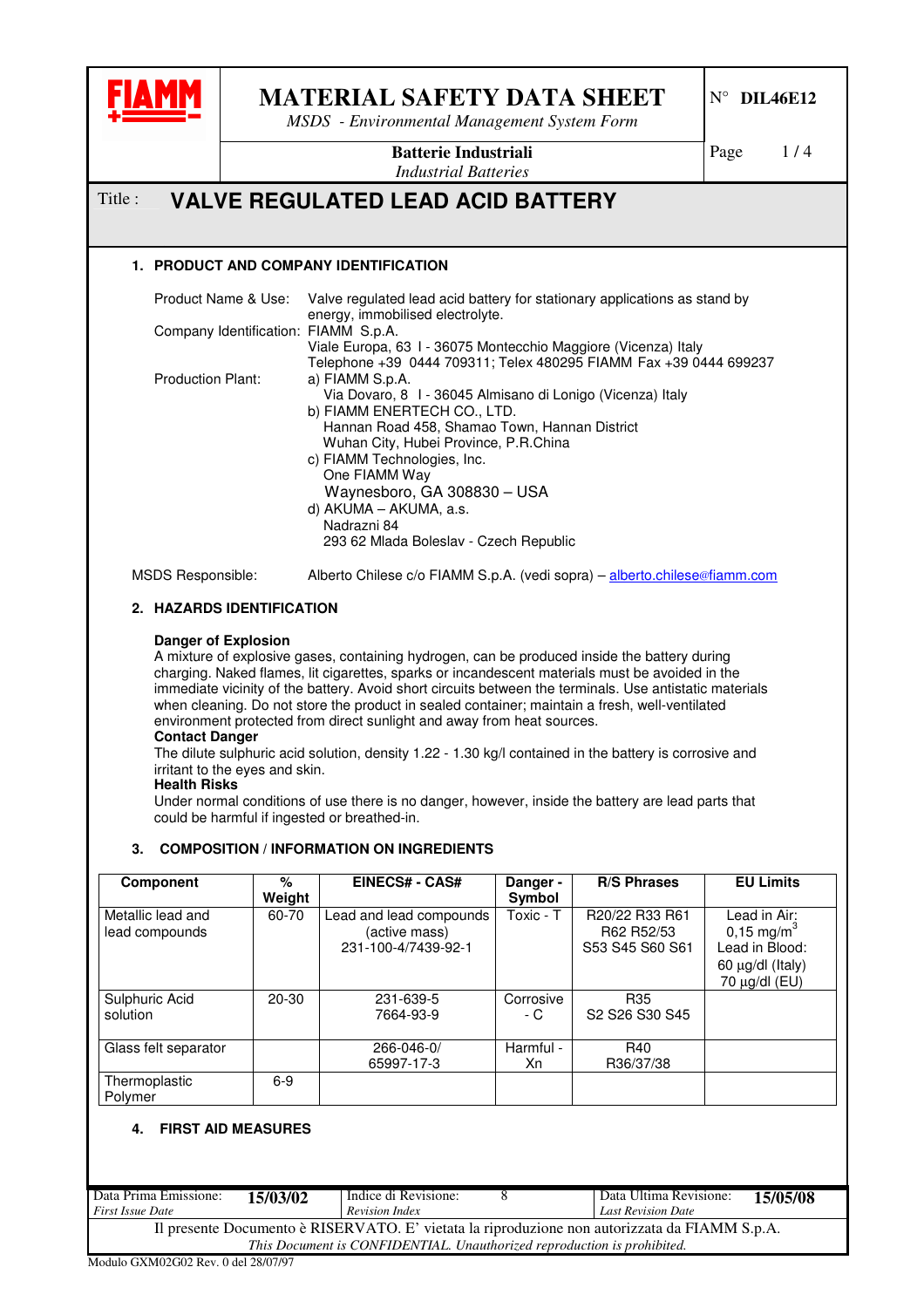

*MSDS - Environmental Management System Form*

# N° **DIL46E12**

Page  $2/4$ 

**Batterie Industriali** *Industrial Batteries*

# Title : **VALVE REGULATED LEAD ACID BATTERY**

The first aid measures described below are concerned with sulphuric acid exposure; the other components are solid and do not present substantial risk under normal conditions of use.

- a) inhalation
- Inhalation is not considered to be likely for this product. Remove the patient from the contaminated zone, to an area of fresh air. In the case of breathing difficulties seek medical advice.
- b) Skin contact

Wash the effected zone immediately with copious amounts of water. Remove contaminated clothing. If the irritation persists seek medical advice.

- c) Eye Contact
- Wash with copious amount of water, while keeping the eyelid open. Seek medical advice immediately d) Swallowing
	- Rinse the mouth with water. Give water to drink. Do not induce vomiting. Seek medical advice immediately.
- First aid resources for specific treatment to keep available: Eye wash bottles or emergency eye wash fountains, Shower.

#### **5. FIRE FIGHTING MEASURES PREVENTION**

The lead batteries are weakly combustible due to their construction that includes polymeric thermoplastic comprising 6-9% of the total weight. In instances of fire wear adequate means of respiratory protection.

- a) APPROPRIATE EXTINGUISHING MEDIA. Use dry powder, foam extinguisher, CO2.
- b) INAPPROPRIATE EXTINGUISHING MEDIA Water, which in contact with acid can develop heat.

### **6. ACCIDENTAL RELEASE MEASURES**

- a) Personal Precautions In the case of electrolyte leak prevent contact with skin and eyes by wearing appropriate protective equipment. Rubber gloves, rubber boots, safety goggles/face shield and acid resistant clothing.
- b) Environmental precautions
- Keep the electrolyte and possible lead powder away from drains or surface water. c) Procedure for containment and collection Neutralise with Caustic Soda or Calcium Carbonate Contain the spill with sand, earth or other absorbent material. Do not use Water (sulphuric acid solution can react exothermically with water).

### **7. HANDLING AND STORAGE**

Keep away from heat sources, sparks and open flames. Do not store the product in sealed containers; maintain a in a well ventilated area away from direct sunlight and well away from sources of heat.

### **8. EXPOSURE CONTROLS / PERSONAL PROTECTION**

With the exception of safety shoes, the other means of personal protection are all related to preventing contact with electrolyte. The solid components do not represent an appreciable risk factor (apart from voluntary or accidental ingestion of lead components). Personal Protection:

Rubber gloves resistant to sulphuric acid. Safety Glasses (mask or visor), acid resistant clothing, rubber boots.

| Data Prima Emissione:<br><b>First Issue Date</b>                                                                                                                         | 15/03/02 | Indice di Revisione:<br><b>Revision Index</b> |  | Data Ultima Revisione:<br><b>Last Revision Date</b> | 15/05/08 |  |  |
|--------------------------------------------------------------------------------------------------------------------------------------------------------------------------|----------|-----------------------------------------------|--|-----------------------------------------------------|----------|--|--|
| Il presente Documento è RISERVATO. E' vietata la riproduzione non autorizzata da FIAMM S.p.A.<br>This Document is CONFIDENTIAL. Unauthorized reproduction is prohibited. |          |                                               |  |                                                     |          |  |  |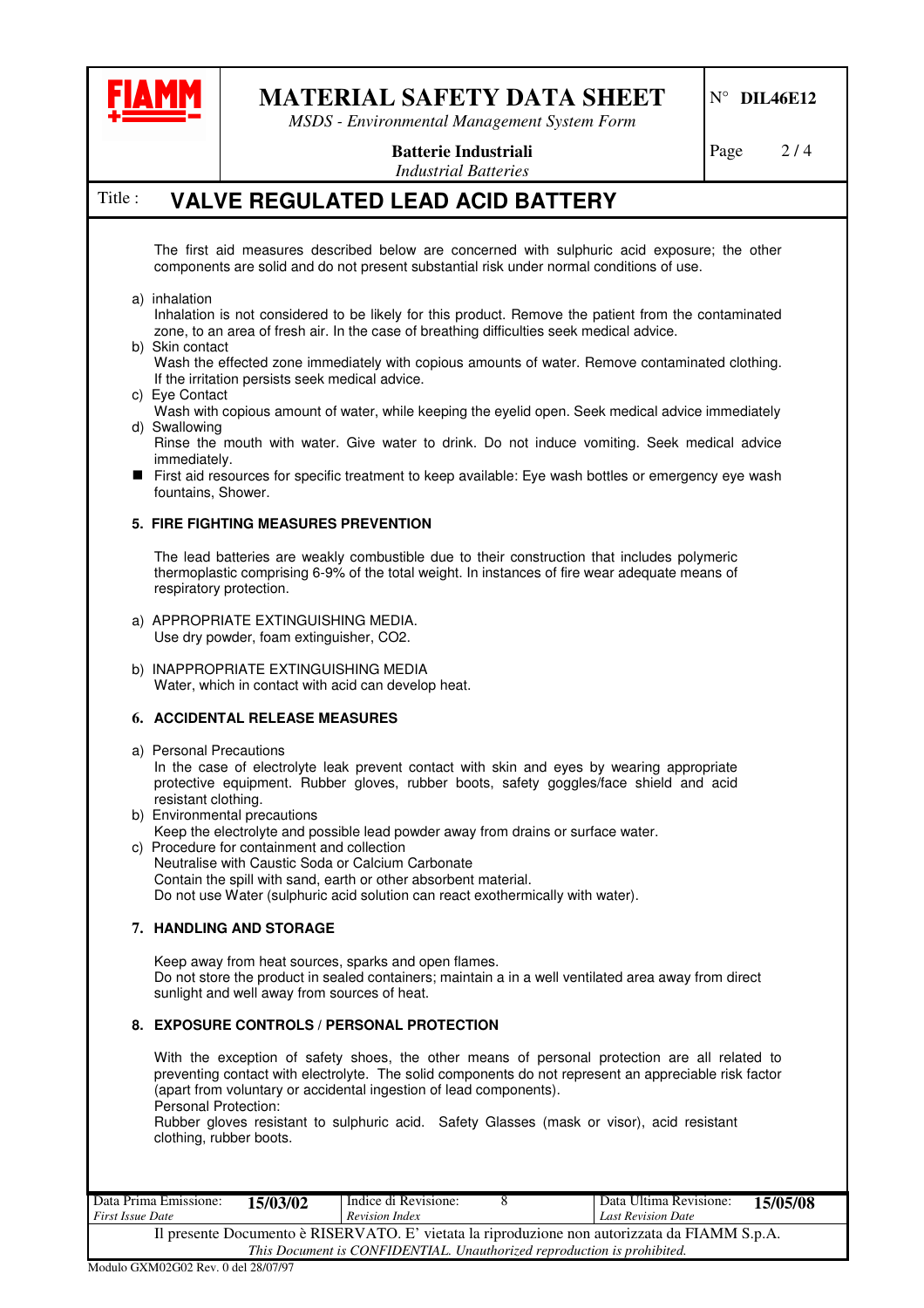

*MSDS - Environmental Management System Form*

**Batterie Industriali**

Page 3/4

*Industrial Batteries*

# Title : **VALVE REGULATED LEAD ACID BATTERY**

#### **9. PHYSICAL AND CHEMICAL PROPERTIES**

Appearance: Solid state prismatic type Electrolyte: Sulphuric Acid in aqueous Solution **Corrosive** Density 1.22 - 1.30 kg/l **Odourless** Non-flammable.

#### **10. STABILITY AND REACTIVITY**

The product is normally stable and inert.

A minute quantity of hydrogen and oxygen gas are produced when the units are left in a stable environment, avoid open flame sources and sparks in the proximity of the product.

#### **11. TOXICOLOGICAL INFORMATION**

Inapplicable to the finished product 'lead acid battery', applicable to its constituents (in normal condition of batteries there is no contact with this material):

### **Sulphuric Acid:**

#### Acute toxicity data:

- LD50(oral, rat) 2140 mg/Kg
- LC50 (inhalation, rat) 510 mg/mc/2h

Acts intensely corrosive on skin and mucous membranes. The inhalation of mists may cause damage to the respiratory tract.

#### **Lead and its inorganic compounds:**

Exposure to lead and its compounds may cause damage to blood, nerves (central nervous system) and kidneys. Lead compounds are considered hazardous to reproduction (pregnant women should be protected from excessive exposure).

#### **Glass felt separator:**

This product has not been tested as a whole entity. Information on components of this product is provided below:

Acute: glass fibre is an irritant of the upper respiratory tract, skin and eyes.

Chronic: based on the data from the artificial exposure studies in animals, IARC (International Agency for Research on Cancer) classified glass wool as possibly carcinogenic to humans Group 2B (Car, Cat. 3 EEC Directive 97/69 CE 13<sup>th</sup> dec.1997).

#### **12. ECOLOGICAL INFORMATION**

The electrolyte solution reacts with water and organic substances causing damage to flora and fauna. The Batteries also contain soluble components of lead than can be harmful to aquatic environments.

#### **13. DISPOSAL CONSIDERATIONS**

Lead batteries are classified "dangerous waste" and the user is obliged by law to arrange for their disposal or recycling. It is prohibited to abandon this type of refuse to the environment. For additional information and to locate your nearest collection centre contact the local consortium for the disposal of used and scrap lead containing batteries. FIAMM Batteries are 100% recyclable.

#### **14. TRANSPORT INFORMATION**

| Land Transport (ADR/RID, U.S. DOT) |                                                |
|------------------------------------|------------------------------------------------|
| $UN N^{\circ}$                     | UN2800                                         |
| Classification ADR/RID:            | Class 8                                        |
| Proper Shipping Name:              | BATTERIES, WET, NON SPILLABLE electric storage |
| Packing Group ADR:                 |                                                |
| Label required:                    | Corrosive                                      |

| Data Prima Emissione:<br><b>First Issue Date</b>                                              | 15/03/02    | Indice di Revisione:<br>Revision Index |  | Data Ultima Revisione:<br>Last Revision Date | 15/05/08 |  |
|-----------------------------------------------------------------------------------------------|-------------|----------------------------------------|--|----------------------------------------------|----------|--|
| Il presente Documento è RISERVATO. E' vietata la riproduzione non autorizzata da FIAMM S.p.A. |             |                                        |  |                                              |          |  |
| This Document is CONFIDENTIAL. Unauthorized reproduction is prohibited.                       |             |                                        |  |                                              |          |  |
| $\alpha$                                                                                      | 0.110000707 |                                        |  |                                              |          |  |